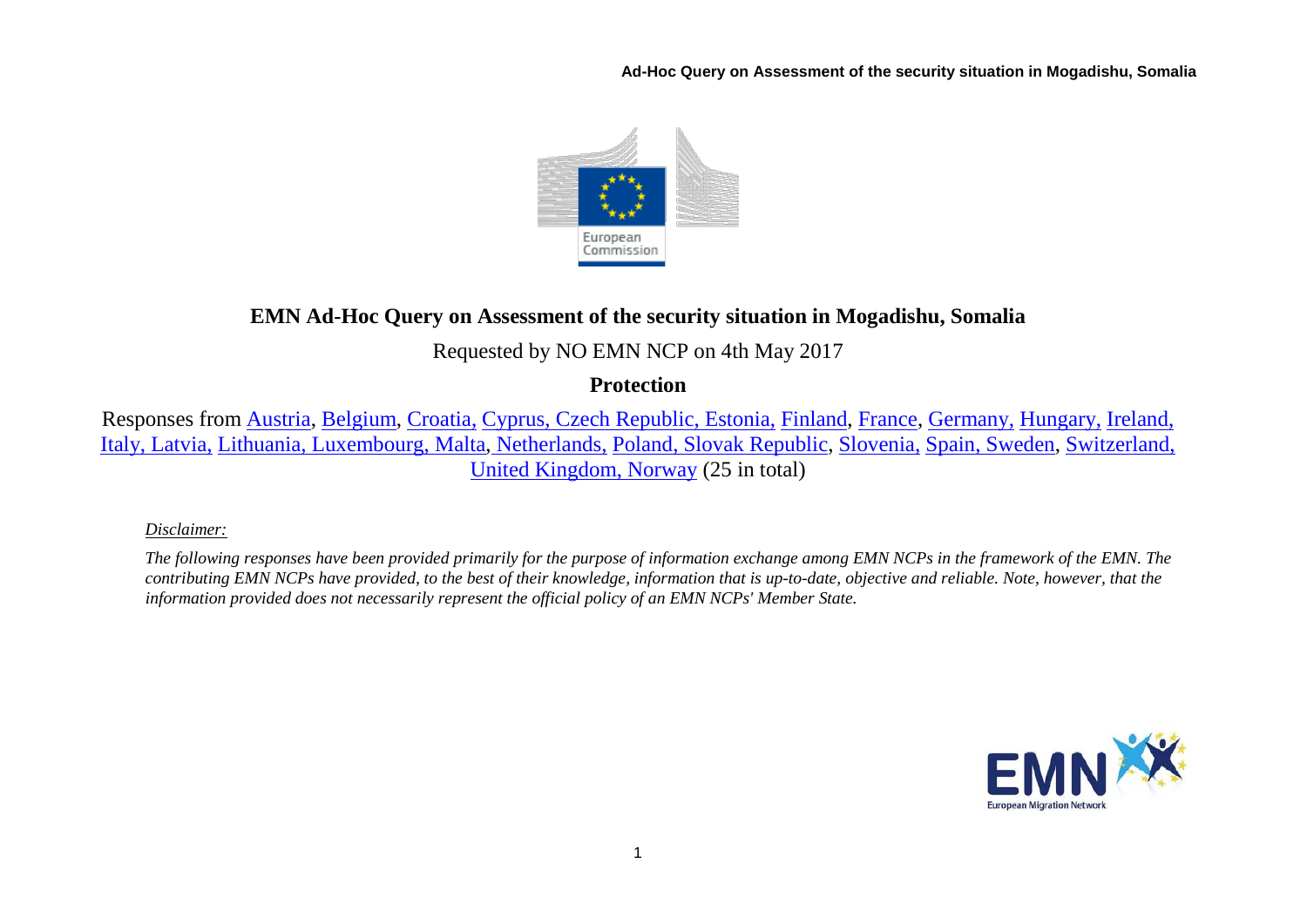## **Background information:**

In line with the Sufi and Elmi verdict the Norwegian Directorate of Immigration (UDI) has not so far referred Somalian asylum seekers to an existence in the IDP Camps located in and around Mogadishu. However, because of the improved security situation in these IDP camps UDI is now considering whether to change this practice.

## **Questions**

- 1. How do you asses the current security situation in Mogadishu?
- 2. Do you considered that the security situation in Mogadishu differs significantly from the security situation in the rest of South and Central Somalia? Please indicate why (not).
- 3. Do you refer asylum seekers to seek internal relocation in Mogadishu? Yes:\_\_\_ No: \_\_\_If yes: who (what type of person) do you consider to have a safe internal relocation alternative in Mogadishu?
- 4. How do you asses the security situation in the IDP camps in and around Mogadishu?
- 5. Do you return rejected asylum seekers to Mogadishu if it is most likely that they will end up in one of the IDP-camps? Yes: No: If No: Are you considering changing this policy? Yes: No: If No: Please explain why:
- 6. Do you have any recent information about the situations in the IDP camps in and around Mogadishu? Yes: No: If Yes: Please give the date and attach or give links to the relevant documents.

#### **Responses**

<span id="page-1-0"></span>

| <b>Country</b> | Wider<br><b>Dissemination</b> | <b>Response</b>                                                                                                                                                                                                                                                                                                                                                                                                                                                                                                                                                                                                                                                                                                                                                                                                                                                                                                                                                                                                                                         |
|----------------|-------------------------------|---------------------------------------------------------------------------------------------------------------------------------------------------------------------------------------------------------------------------------------------------------------------------------------------------------------------------------------------------------------------------------------------------------------------------------------------------------------------------------------------------------------------------------------------------------------------------------------------------------------------------------------------------------------------------------------------------------------------------------------------------------------------------------------------------------------------------------------------------------------------------------------------------------------------------------------------------------------------------------------------------------------------------------------------------------|
| <b>Austria</b> | Yes                           | 1. The country of origin research made by the Country of Origin Information Unit is an important part of the<br>asylum procedure. The core function of the state documentary is to collect information of the country of origin<br>for the asylum procedure. According to § 5 BFA-Einrichtungsgesetz (BFA-G) the Federal Office for<br>Immigration and Asylum shall maintain country records in which facts relevant to procedures pursuant to the<br>present federal act and relating to the situation in the countries concerned shall be entered, together with their<br>sources. In particular, the purpose of country records shall be to gather relevant facts for: 1. assessing whether<br>facts exist which allow it to be concluded that in a certain country there is a danger of persecution as defined in<br>the present federal act; 2. assessing the credibility of asylum seekers' statements and 3. deciding whether a<br>certain country is safe within the meaning of the Austrian Asylum Act. The collected information are prepared |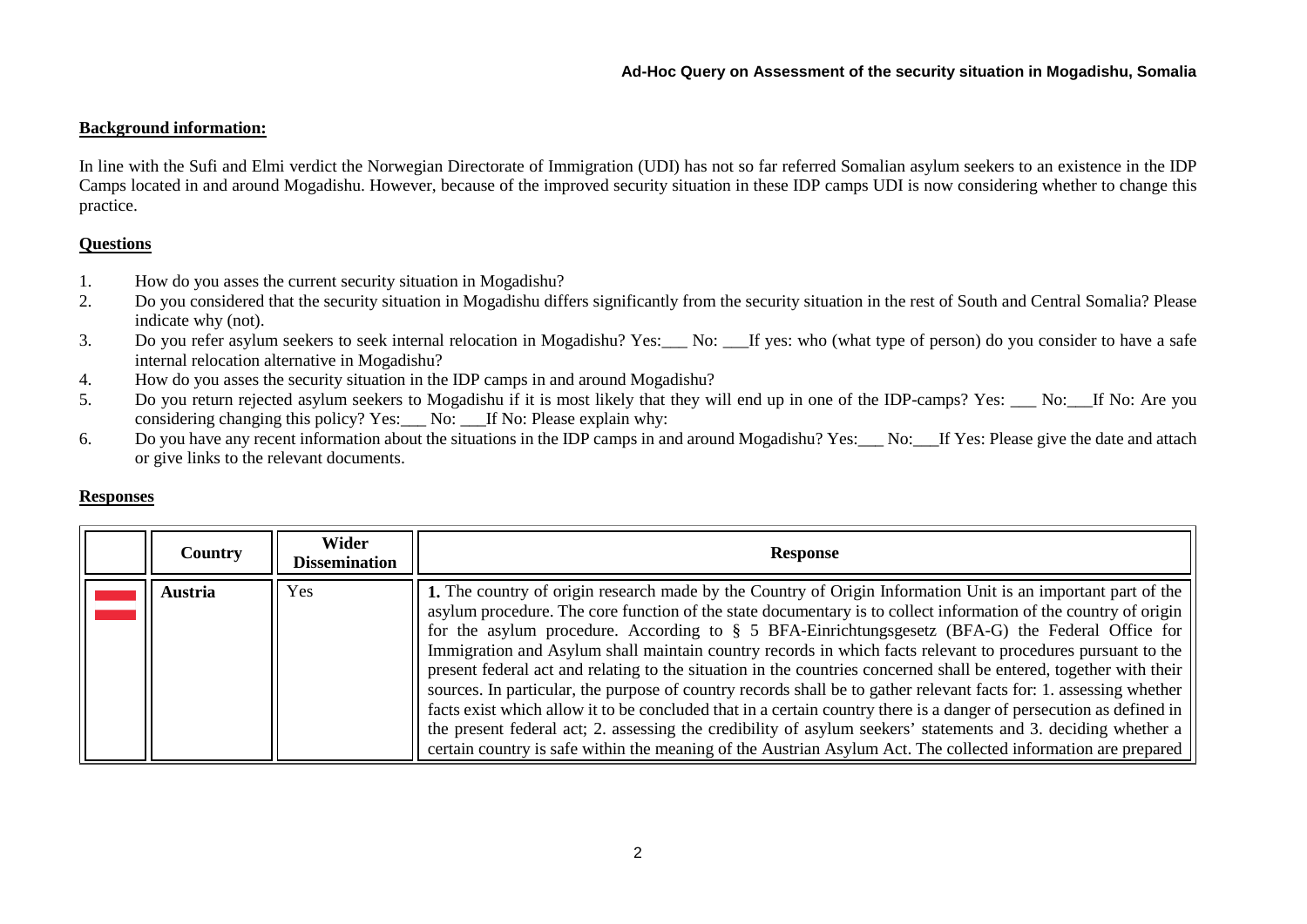<span id="page-2-1"></span><span id="page-2-0"></span>

|                |     | in a scientific manner in accordance with objective criteria (general analysis) and be recorded in a generic<br>manner. Source: Federal Ministry of the Interior.<br>2. n.a. Source: Federal Ministry of the Interior.<br>3. n.a. Source: Federal Ministry of the Interior.<br>4. n.a. Source: Federal Ministry of the Interior.<br>5. n.a. Source: Federal Ministry of the Interior.<br>6. n.a. Source: Federal Ministry of the Interior.                                                                                                                                                                                                                                                                                                                                                                                                                                                                                                                                                                             |
|----------------|-----|------------------------------------------------------------------------------------------------------------------------------------------------------------------------------------------------------------------------------------------------------------------------------------------------------------------------------------------------------------------------------------------------------------------------------------------------------------------------------------------------------------------------------------------------------------------------------------------------------------------------------------------------------------------------------------------------------------------------------------------------------------------------------------------------------------------------------------------------------------------------------------------------------------------------------------------------------------------------------------------------------------------------|
| <b>Belgium</b> | No  | This EMN NCP has provided a response to the requesting EMN NCP. However, they have requested that it is<br>not disseminated further.                                                                                                                                                                                                                                                                                                                                                                                                                                                                                                                                                                                                                                                                                                                                                                                                                                                                                   |
| Croatia        | Yes | 1. 1. The city remains extremely dangerous. Armed warlord and Islamic militant factions still have a large<br>presence in the city. Gunfire and random explosions are frequent. Al-Shabab regularly targets civilians and<br>civilian structures, with an increase in attacks on schools, hotels, and restaurants in Mogadishu, resulting in<br>numerous casualties.<br>2. 2. No. Although Mogadishu is under African Union/Government controlled, and the military operations are<br>weakening al-Shabab, the group is still able to carry out suicide attacks in Mogadishu, as well as in the rest of<br>South and Central Somalia. Therefore, we consider<br>3. 3. There was no such a case in Croatia.<br>4. 4. Not so good, the conditions in the IDP camps continue to get worse. The people are a very vulnerable<br>population, and are often subject to a several human rights violation according to the Untied Nation Human<br>Rights report.<br>5.5. Croatia does not carry out forced returns to Somalia. |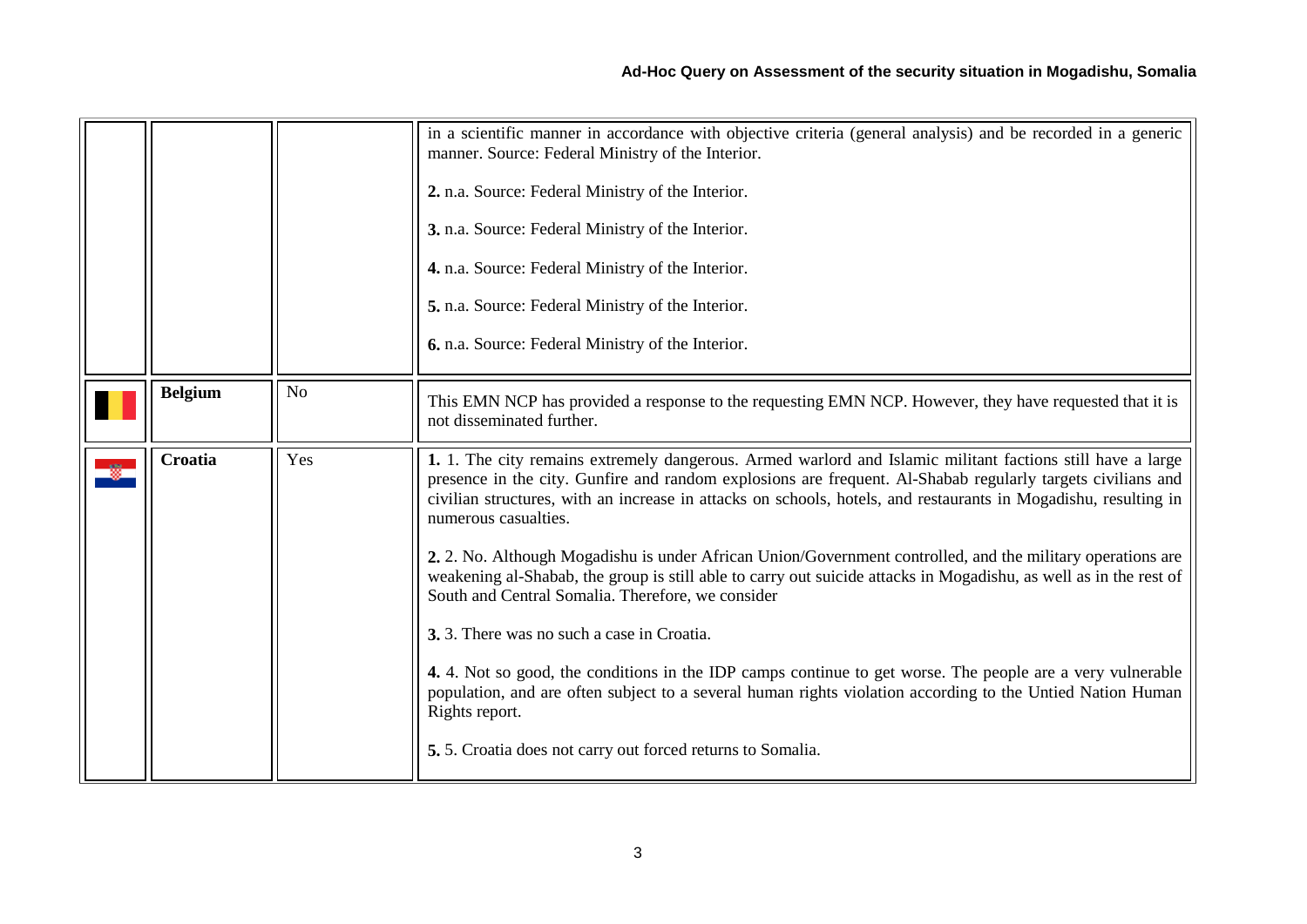<span id="page-3-1"></span><span id="page-3-0"></span>

|   |                                 |                | 6.6. No                                                                                                                                                                                                                                                                                                                                                                                                                                                                                                                                                                                                                                                                                                                                                                                                                                                                                                                                                                                                                                                                                                                                                                                                                                                                                                                                                                                                                                                                                                                                                                                                                                                                                                                                                                                                                                                                                            |
|---|---------------------------------|----------------|----------------------------------------------------------------------------------------------------------------------------------------------------------------------------------------------------------------------------------------------------------------------------------------------------------------------------------------------------------------------------------------------------------------------------------------------------------------------------------------------------------------------------------------------------------------------------------------------------------------------------------------------------------------------------------------------------------------------------------------------------------------------------------------------------------------------------------------------------------------------------------------------------------------------------------------------------------------------------------------------------------------------------------------------------------------------------------------------------------------------------------------------------------------------------------------------------------------------------------------------------------------------------------------------------------------------------------------------------------------------------------------------------------------------------------------------------------------------------------------------------------------------------------------------------------------------------------------------------------------------------------------------------------------------------------------------------------------------------------------------------------------------------------------------------------------------------------------------------------------------------------------------------|
| € | <b>Cyprus</b>                   | Yes            | 1. The current situation in Mogadishu although it is characterised by frequent incidents of violence, it does not<br>represent a situation that rises the need to grant subsidiary protection according to article 15 (c) of QD. The<br>situation in Mogadishu cannot be perceived as an international or internal armed conflict. The main perpetrator<br>of violence is Al Shabaab but their attacks are mainly targeted ones, against government employees, NGOs,<br>AMISOM personnel, targeted groups such defectors from Al Shabaab and/or perceived collaborates,<br>governmental institutions/buildings, places where government and AMISOM personnel are concentrated<br>(restaurants, coffee shops, hotels), external contractors cooperating with government and/or AMISOM.<br>2. Yes. The reason is because Al Shabaab as the main factor of destabilisation of the security situation, has no<br>direct control over Mogadishu and does not impose strict Sharia law. Also in Mogadishu there are not inter-<br>clan conflicts which indeed exist in areas outside of Mogadishu, like in Marka, Middle Shabelle, Galgaduud.<br>3. The answer is NO. The reason is because there are some very important factors that need to be taken into<br>consideration when applying IR in Mogadishu. It should be first established that the applicants have family<br>links in Mogadishu, clan connections and ability to offer protection and assistance. Furthermore, the general<br>profile of the applicant needs to fulfil certain criteria so as possible relocation should not arise negative effects<br>such as inhuman and degrading treatment and /or hardship of survival.<br>4. Cyprus does not have any cases of Somalis originated from IDP camps in Somalia.<br>5. Cyprus authorities do not exercise forcible returns. Returns are carried voluntarily via IOM.<br><b>6.</b> No |
|   | <b>Czech</b><br><b>Republic</b> | N <sub>o</sub> | This EMN NCP has provided a response to the requesting EMN NCP. However, they have requested that it is<br>not disseminated further.                                                                                                                                                                                                                                                                                                                                                                                                                                                                                                                                                                                                                                                                                                                                                                                                                                                                                                                                                                                                                                                                                                                                                                                                                                                                                                                                                                                                                                                                                                                                                                                                                                                                                                                                                               |
|   | <b>Estonia</b>                  | Yes            | 1. Estonia has received all together 4 applications for international protection from Somali nationals before<br>the year 2012. Since there have been no such cases recent years and since each application is examined                                                                                                                                                                                                                                                                                                                                                                                                                                                                                                                                                                                                                                                                                                                                                                                                                                                                                                                                                                                                                                                                                                                                                                                                                                                                                                                                                                                                                                                                                                                                                                                                                                                                            |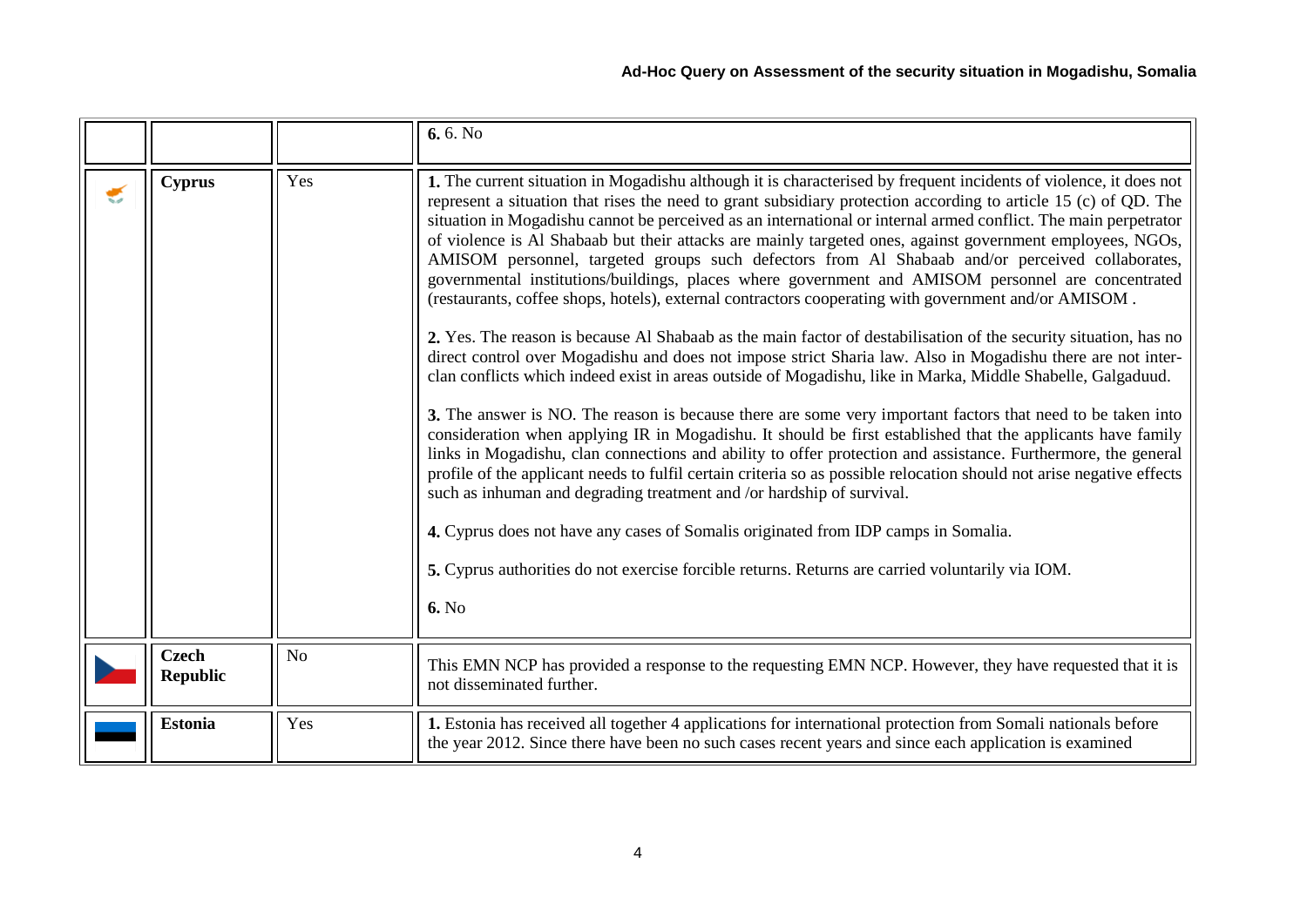<span id="page-4-2"></span><span id="page-4-1"></span><span id="page-4-0"></span>

|                |                | individually, there is no up to date analysis nor risk assessments regarding the security situation in<br>Mogadishu.<br>2. N/A<br>3. N/A<br>4. N/A<br>5. N/A<br>6. N/A                                                                                                                                                                                                                                                                                                                                                                                                                                                                                                                                                                                                                                                                                                                                                                                                                                                                                                                                                                                                                                                        |
|----------------|----------------|-------------------------------------------------------------------------------------------------------------------------------------------------------------------------------------------------------------------------------------------------------------------------------------------------------------------------------------------------------------------------------------------------------------------------------------------------------------------------------------------------------------------------------------------------------------------------------------------------------------------------------------------------------------------------------------------------------------------------------------------------------------------------------------------------------------------------------------------------------------------------------------------------------------------------------------------------------------------------------------------------------------------------------------------------------------------------------------------------------------------------------------------------------------------------------------------------------------------------------|
| <b>Finland</b> | N <sub>o</sub> | This EMN NCP has provided a response to the requesting EMN NCP. However, they have requested that it is<br>not disseminated further.                                                                                                                                                                                                                                                                                                                                                                                                                                                                                                                                                                                                                                                                                                                                                                                                                                                                                                                                                                                                                                                                                          |
| <b>France</b>  | N <sub>o</sub> | This EMN NCP has provided a response to the requesting EMN NCP. However, they have requested that it is<br>not disseminated further.                                                                                                                                                                                                                                                                                                                                                                                                                                                                                                                                                                                                                                                                                                                                                                                                                                                                                                                                                                                                                                                                                          |
| <b>Germany</b> | Yes            | 1. Mogadishu is embroiled in an internal armed conflict in the form of civil war. However, the armed clashes<br>have not reached a level of intensity or sustainability there that puts civilians at major individual or arbitrary<br>risk to life and limb resulting from heightened risks. The situation is slightly different if it involves civilians<br>who face individual, risk-heightening conditions, These include, in particular, being a member of a certain<br>group of persons (journalists, politicians, business people, persons belonging to the government, Army or<br>security authorities, persons who have links to the government, Army, security authorities or AMISOM or<br>extremists suspected of belonging to al-Shabaab).<br>2. An armed conflict in the form of a civil war is also raging in the other parts of Central and South Somalia.<br>However, the armed clashes there have indeed reached a level of intensity and sustainability for all persons,<br>placing civilians at major individual and arbitrary risk to life and limb resulting from heightened risks. Only in<br>Belet Weyne is the situation similar to the situation described in the foregoing in relation to Mogadishu. |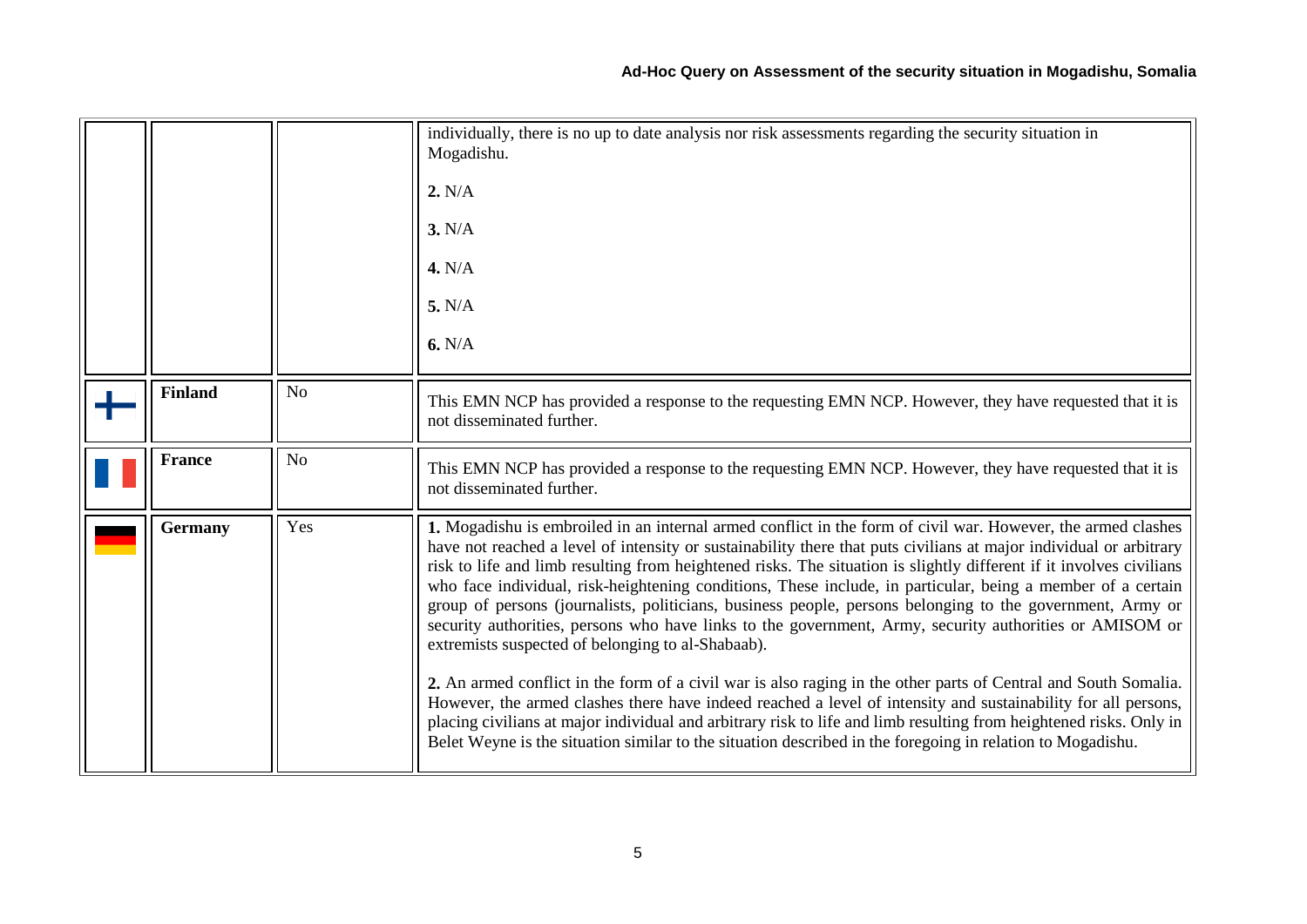<span id="page-5-1"></span><span id="page-5-0"></span>

|                |                | 3. Yes, but only persons who are capable of earning a living that is above the subsistence level can be returned<br>to Mogadishu (or Belet Weyne). It is assumed that the only persons who meet this requirement are healthy<br>young men who are fit to work, have handicraft or technical skills and have family ties in Mogadishu (or Belet<br>Weyne).<br>4. The situation is precarious for IDPs in the camps. Owing to the influx of IDPs as a result of the prevailing<br>draught, the supply of food, water and sanitation is not guaranteed. Violence above all against women is<br>rampant.<br>5. No; No; -See the answer to Question 4<br>6. No.                                                                                                                                                                                                                                                                                                                         |
|----------------|----------------|------------------------------------------------------------------------------------------------------------------------------------------------------------------------------------------------------------------------------------------------------------------------------------------------------------------------------------------------------------------------------------------------------------------------------------------------------------------------------------------------------------------------------------------------------------------------------------------------------------------------------------------------------------------------------------------------------------------------------------------------------------------------------------------------------------------------------------------------------------------------------------------------------------------------------------------------------------------------------------|
| <b>Hungary</b> | Yes            | 1. The security situation in Mogadishu - and in fact in all of Somalia - is covered by article 15 point c) of the<br>Qualification Directive (2011/95/EU). The Hungarian immigration authorities consider Somalia as a country<br>where there is serious and individual threat to a civilian's life or person by reason of indiscriminate violence in<br>situations of international or internal armed conflict.<br>2. The security situation is considered serious in whole of Somalia. The Immigration and Asylum Office does<br>not differentiate between Somalis originating from different areas of Somalia.<br>3. No, Hungary does not consider internal relocation as possible protection in Somalia (see answer to question<br>2). Somalis are eligible for refugee status or subsidiary protection in Hungary.<br>4. Protection offered in IDP camps is not sufficient. (see answer to question 3).<br>5. Hungary does not carry out forced returns to Somalia.<br>6. No. |
| <b>Ireland</b> | N <sub>o</sub> | This EMN NCP has provided a response to the requesting EMN NCP. However, they have requested that it is<br>not disseminated further.                                                                                                                                                                                                                                                                                                                                                                                                                                                                                                                                                                                                                                                                                                                                                                                                                                               |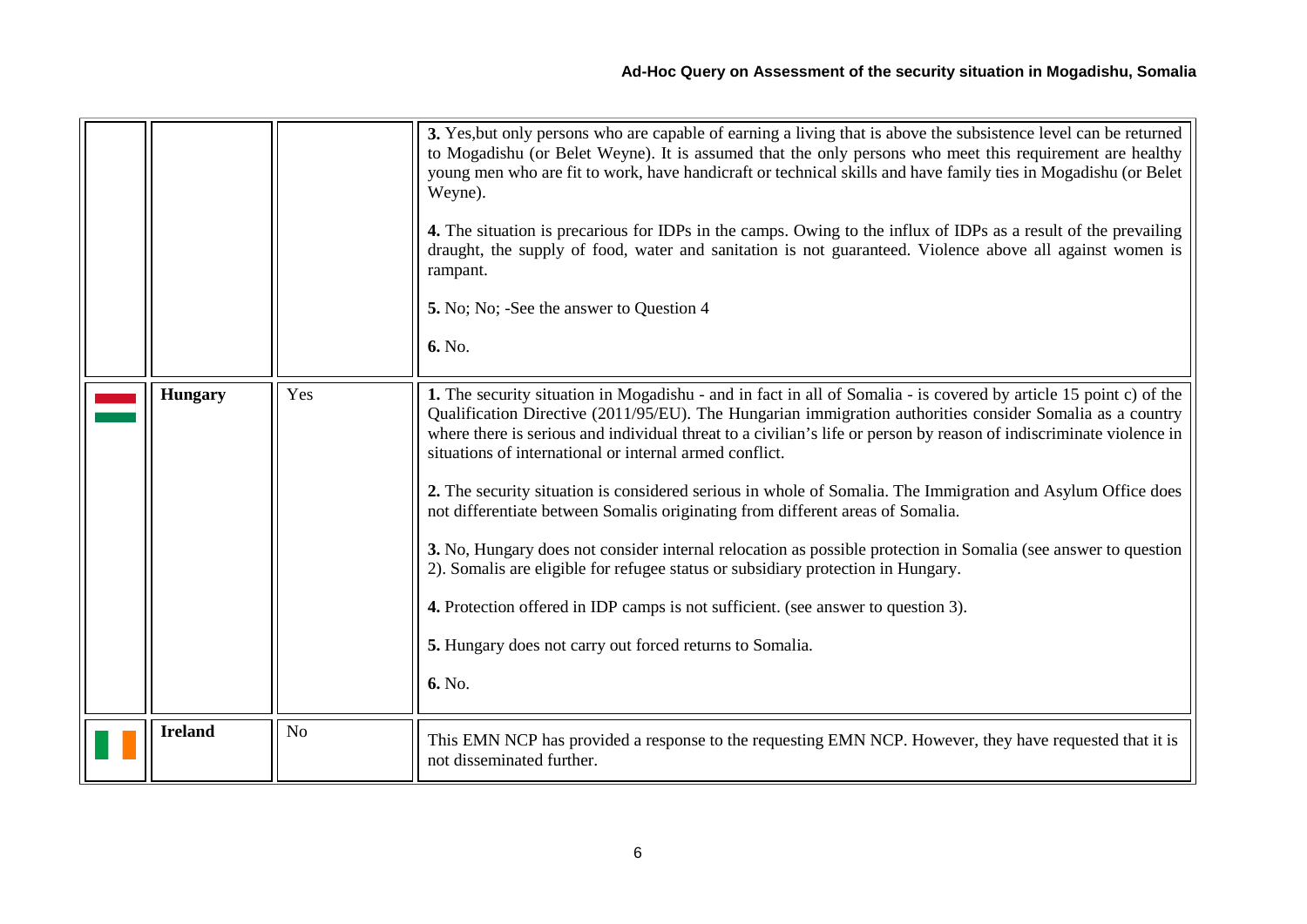<span id="page-6-0"></span>

| <b>Italy</b> | Yes | 1. Security situation in Mogadishu, Somalia – An update on latest developments (May 2017 – Sept. 2017)            |
|--------------|-----|-------------------------------------------------------------------------------------------------------------------|
|              |     | Background Information: The U.S. Department of State warns U.S. citizens with a note dated August 3, 2017         |
|              |     | to avoid travel to Somalia because of widespread terrorist and criminal activity: 'Militants associated with both |
|              |     | the al-Qaida-affiliated terrorist group, al-Shabaab, and the self-proclaimed Islamic State of Iraq and ash-Sham   |
|              |     | (ISIS) operate with relative impunity throughout large parts of the country, including Mogadishu, and attack      |
|              |     | civilian, military, and government targets. U.S. citizens should be aware that kidnapping, bombings, murder,      |
|              |     | illegal roadblocks and other violent incidents are common throughout Somalia, including Somaliland. []            |
|              |     | There is a particular terrorist threat in places where large crowds gather and Westerners frequent, including     |
|              |     | airports and seaports, government buildings, hotels, restaurants, and shopping areas. Somali government,          |
|              |     | military, and Western convoys are also regularly targeted for attack. There have been numerous attacks on         |
|              |     | hotels, restaurants, and the international airport in Mogadishu.' The German Bundesamt für Migration und          |
|              |     | Flüchtlinge issued a briefing note on August 21, 2017, saying : 'Attacks on 14 August 2017: Al-Shabaab blew       |
|              |     | up a car bomb in a taxi in front of a hotel in Mogadishu killing the taxi driver []. Al-Shabaab claimed           |
|              |     | responsibility for the murder of an official of the Hir-Shabelle transitional administration in Mahaday (Middle   |
|              |     | Shabelle region) on 16 August 2017 and for the murder of a Somali intelligence service agent in Mogadishu's       |
|              |     | Waberi district on 17 August 2017. On 17 August 2017 Al-Shabaab members assassinated the head of the              |
|              |     | Somali association of football referees in Mogadishu. Al-Shabaab said it was responsible for the firing at a base |
|              |     | of Burundian AMISOM soldiers in Mahaday (Middle Shabelle region) on 15 August 2017 and for booby                  |
|              |     | trapping a convoy of Burundian troops in the same city two days later. Mahaday is located on a main traffic       |
|              |     | route linking Mogadishu and the north. The US Africa Command (AFRICOM) flew three air strikes against             |
|              |     | Al-Shabaab in Jilib (Middle Juba region) on 16 and 17 August 2017. President Farmajo informed that seven          |
|              |     | extremists were killed by these.' Security in Mogadishu remains a critical and complex issue. According to a      |
|              |     | detailed Fact Finding Mission (FFM) conducted recently by Austrian and Swiss officials, the perception and        |
|              |     | assessment of risks varies between "relatively safe" as declared by a Somali on the spot and "very, very          |
|              |     | dangerous place" as stated by an expat Somali. Al Shabaab keeps conducting hit and run attacks, and its           |
|              |     | presence is stronger on the outskirts of the capital. As you distance yourself from the airport and central       |
|              |     | Mogadishu, where military and police forces are concentrated, the presence of Al Shabaab grows. Also, the         |
|              |     | FFM reports that in Mogadishu there are still parts which are under Al Shabaab control after 5 pm, for example    |
|              |     | in Northern Heliwaa. During daytime you have checkpoints e.g. by the police. But after 5pm-6 pm they              |
|              |     | disappear. At least once a month Al Shabaab (AS) carries out a significant bomb attack, while the average death   |
|              |     | toll caused by AS attacks is 20 dead each month. The northern quarters of Mogadishu (like Heliwaa) are            |
|              |     | controlled by AS at night. You do not recognize them, yet their presence can be sensed by locals. A               |
|              |     | decommissioning (disarming action) has been started in the city by the Mogadishu Stabilization Mission (1,500)    |
|              |     | officers from mixed police forces), and this mainly concerns the illegal militia of clans, gangs and business     |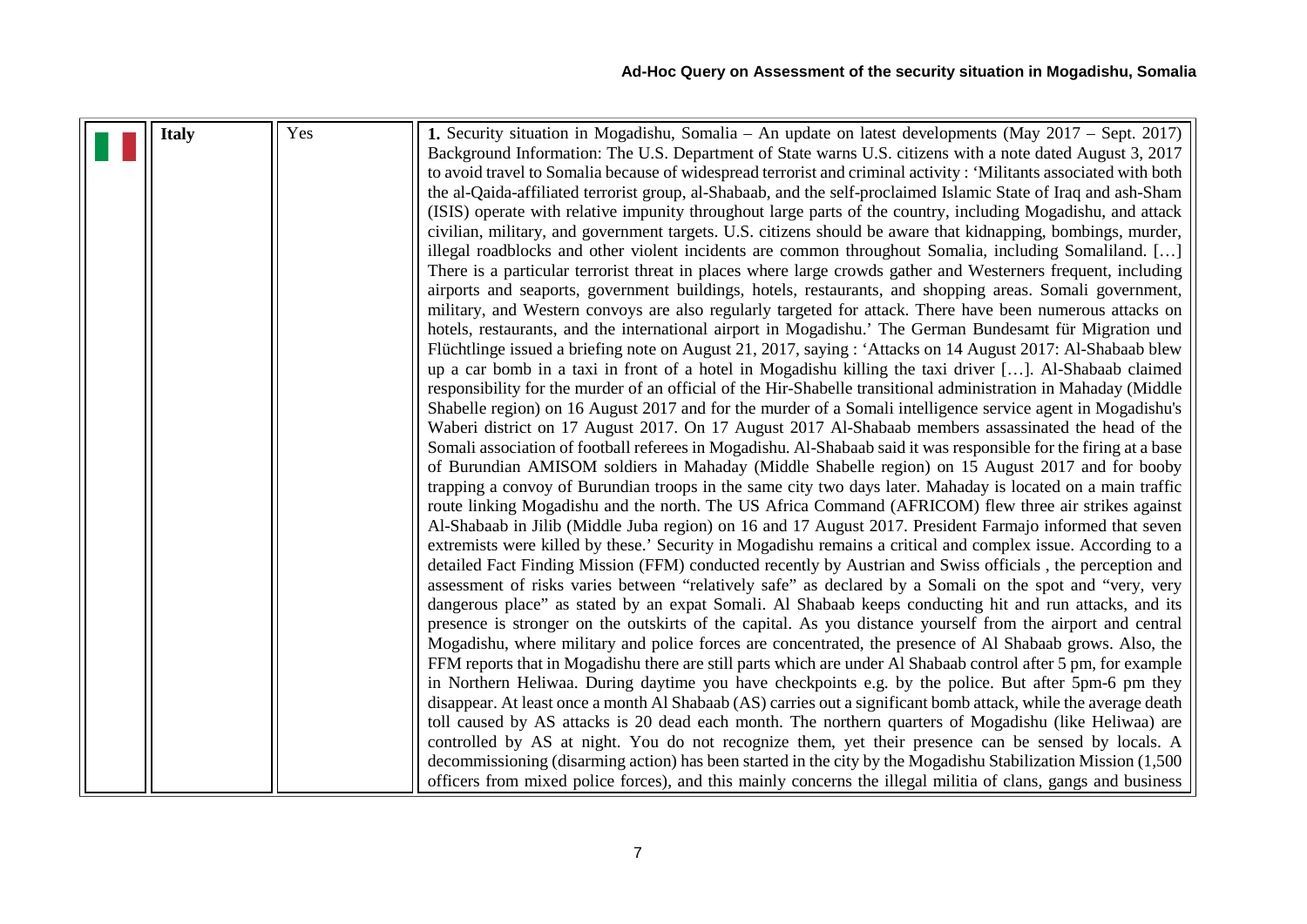| people. 20 CCTV camera poles have been installed in the city center so far, and this system – financed by Japan<br>- should comprise as many as 200 CCTV camera poles soon. The Somali Police Force (SPF) is present in every<br>city quarter and supported by the AMISOM police. Their equipment and training has been improved as<br>compared to 3-4 years ago. Along with the army, which has also police functions, the two police forces patrol<br>the whole city continuously. Still, a comprehensive control of all city quarters is not ensured. Information is<br>often leaked to AS by bribing police officers.                                                                                                                                                                                                                                                                                                                                                                                                                                                                                                                                                                                                                                                                                                                                          |
|--------------------------------------------------------------------------------------------------------------------------------------------------------------------------------------------------------------------------------------------------------------------------------------------------------------------------------------------------------------------------------------------------------------------------------------------------------------------------------------------------------------------------------------------------------------------------------------------------------------------------------------------------------------------------------------------------------------------------------------------------------------------------------------------------------------------------------------------------------------------------------------------------------------------------------------------------------------------------------------------------------------------------------------------------------------------------------------------------------------------------------------------------------------------------------------------------------------------------------------------------------------------------------------------------------------------------------------------------------------------|
| 2. Yes. The area of Mogadishu, although terrorist attacks take place, is not considered a war zone as actually<br>NGOs and international organizations are allowed. The capital is virtually under the control of the Somali<br>Government and its allied forces. On the other hand, some areas of the central and south regions of the country<br>remain inaccessible, whereas some areas are still considered war zones and are therefore dangerous. Excluding<br>some urban centers where AMISOM military troops and Somali forces are found, entire areas of Lower<br>Shabelle, Bay, Bakool, Gedo as well as Lower and Medium Juba are war zones or occupied jihadist areas.<br>Within a radius of 5-15 Km as you leave some major towns Al Shabaab's presence is dominant. If AMISOM<br>and/or Somali forces for some reason leave a village or town, AS can occupy it and fill the vacuum in no time,<br>i.e. set up an administration and a tribunal according to strict Sharia laws, according to the above-mentioned<br>Austrian-Swiss Fact Finding Mission (FFM). Only some places in South and Central Somalia are considered<br>Al Shabaab-free, namely Dhusamareb, Guri Ceel and Garoowe. The FFM adds: "when AS takes over a town,<br>the locals prefer the devil they know to the alternative chaos – despite the strict measures [imposed] by AS". |
| 3. In general, asylum seekers do not seek internal relocation in Mogadishu, since this is a city, – similarly to<br>other areas in Somalia – which is divided into clanic zones. So, unless we are speaking of a family of displaced<br>which belongs to clans that occupy Mogadishu, seeking relocation in areas of the capital could be very<br>dangerous. Areas in Mogadishu where IDPs are hosted are controlled by clan militias, which manage security<br>as well as profit from these areas. The above-mentioned FFM reports that IDPs in Mogadishu offer a breeding<br>ground for Al Shabaab as they very often need financial help to get by through their daily existence or simply<br>need protection, thus becoming potential recruits for Al Shabaab, which can give financial aid in the first place<br>and then radicalize them at a later time. This is true especially for young boys, but even the terminally ill can<br>accept the idea of carrying out a suicide attack on behalf of AS in exchange for a prize like a compensation or<br>even a lifelong pension for their family.                                                                                                                                                                                                                                                            |
| 4. More than IDP camps, it is proper to speak in terms of informal settlements dispersed and not homogenous<br>in the territory. Many informal camps are in the historical center of the capital like "Hamarweyne" and "Hamar<br>jabjab", and it is impossible to assess the degree of security within. Just to get a better idea of how many informal<br>camps exist in just one city: http://www.reach-initiative.org/idp-assessment-in-mogadishu It must be noted that                                                                                                                                                                                                                                                                                                                                                                                                                                                                                                                                                                                                                                                                                                                                                                                                                                                                                          |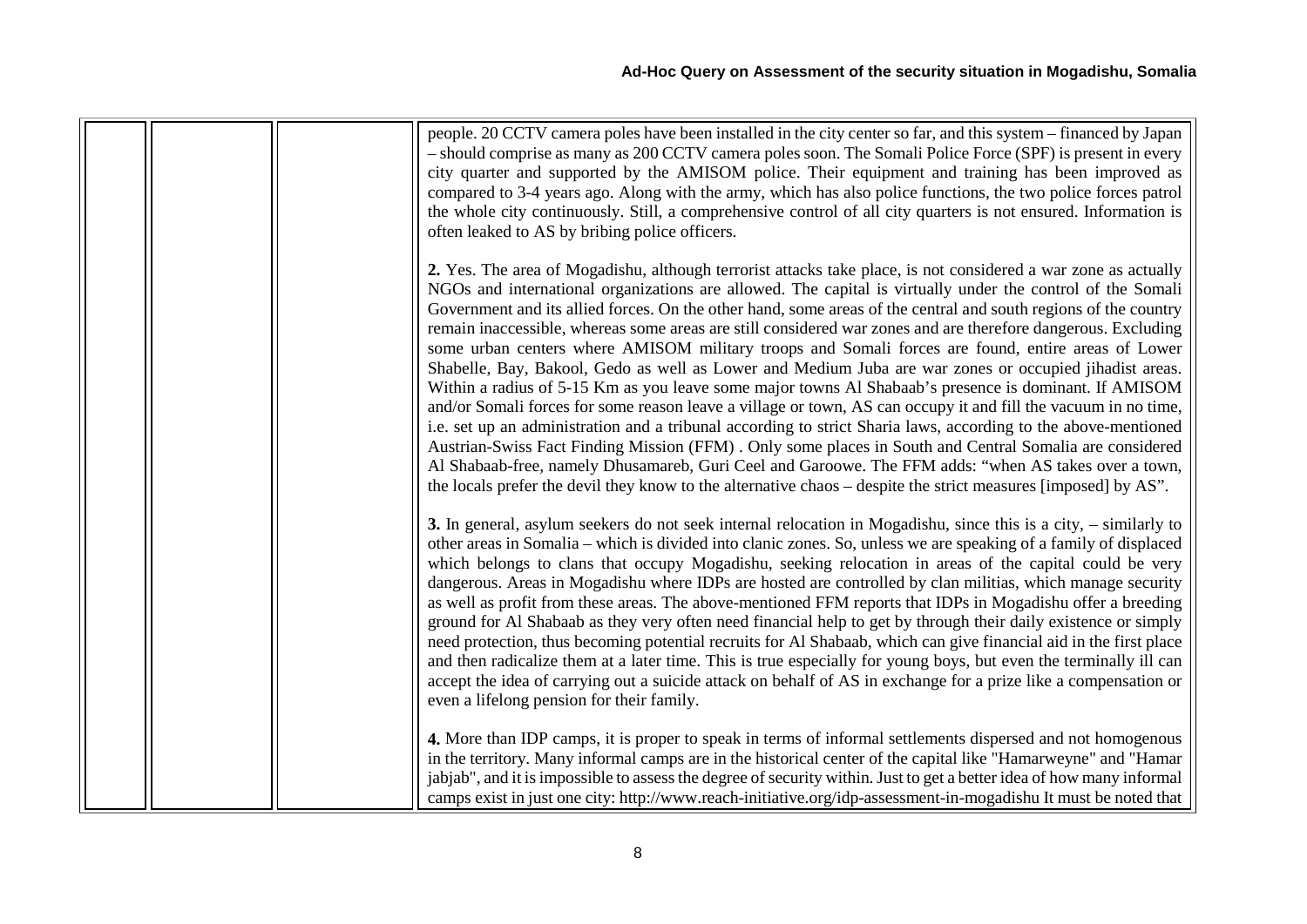<span id="page-8-0"></span>

|           |     | the humanitarian situation in Somalia continues to deteriorate due to the ongoing drought crisis that keeps<br>displacing people throughout the Country. A mid-August UNICEF report on Somalia's humanitarian crisis<br>mentions an FSNAU survey indicating that 'the prevalence of global acute malnutrition in the livelihood zones<br>of Bay, Bakool, Sool, Sanaag, Bari, Nugaal, as well as in the Baidoa and Mogadishu internally displaced<br>persons (IDP) camps, is critical (15-30 per cent). While food access was found to be relatively better than<br>previously projected, levels of acute food insecurity remain severe and are expected to persist throughout 2017<br>given the likelihood of a third consecutive poor harvest in July'.<br>5. See point 3<br>6. See point 4 |
|-----------|-----|----------------------------------------------------------------------------------------------------------------------------------------------------------------------------------------------------------------------------------------------------------------------------------------------------------------------------------------------------------------------------------------------------------------------------------------------------------------------------------------------------------------------------------------------------------------------------------------------------------------------------------------------------------------------------------------------------------------------------------------------------------------------------------------------|
| Latvia    | Yes | 1. Within the time period of last 10 years there were only 2 asylum seekers from Somalia, therefore we do not<br>have information and in-depth analysis on present security situation in the IDP camps close to Mogadishu as<br>well as general security situation in Mogadishu and possibility to return rejected asylum seekers.<br>$2. -$<br>$3. -$<br>$4. -$<br>$5. -$<br>$6. -$                                                                                                                                                                                                                                                                                                                                                                                                         |
| Lithuania | Yes | 1. There was no practice regarding Somalian asylum seekers (from 2012 to 2017 (May 25th) there were no<br>cases). Since each application is examined individually, no conclusions can be made.<br>2. n/a<br>3. n/a                                                                                                                                                                                                                                                                                                                                                                                                                                                                                                                                                                           |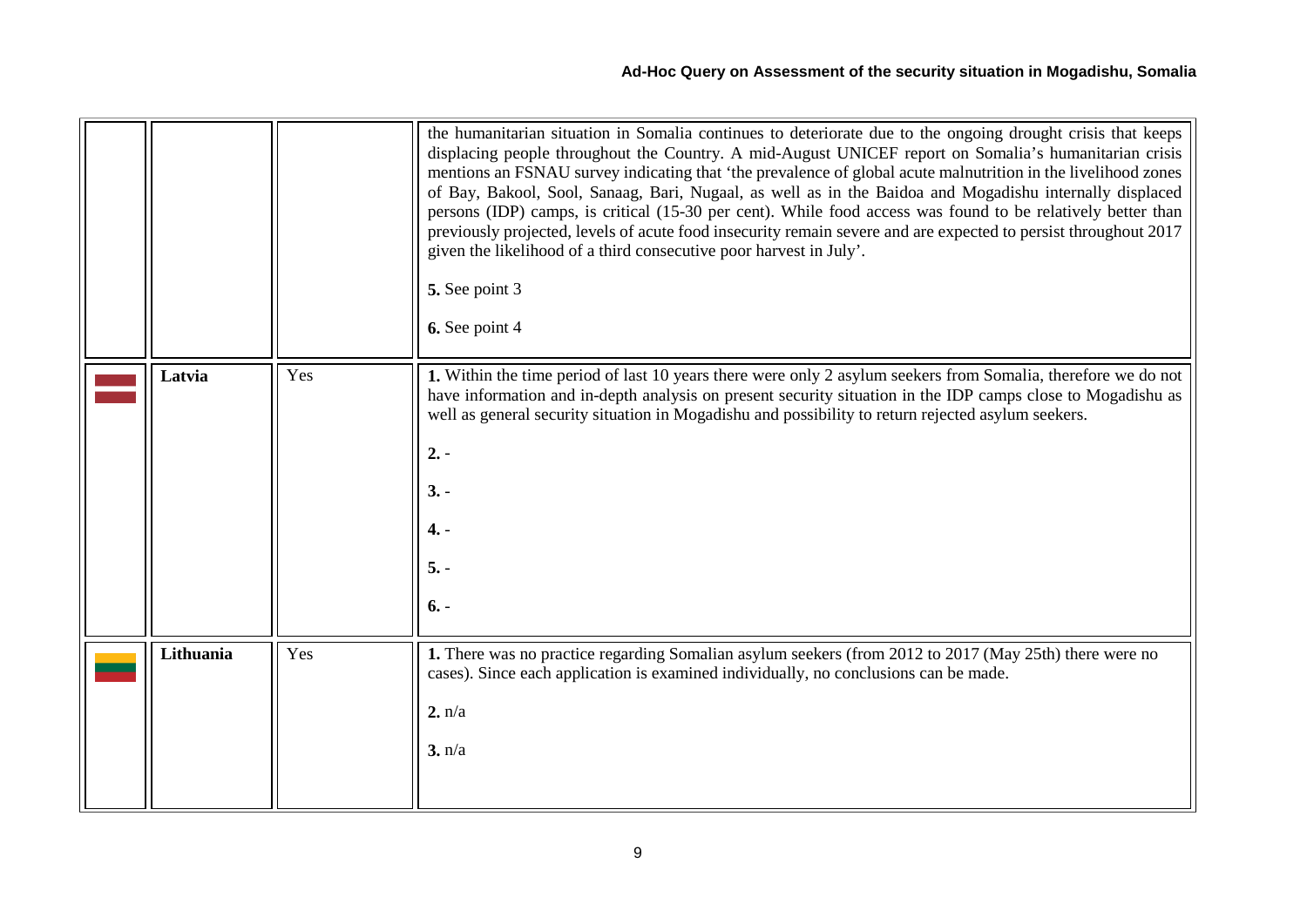|            |     | 4. n/a<br>5. n/a<br>6. n/a                                                                                                                                                                                                                                                                                                                                                                                                                                                                                                                                                                                                                                                                                                                                                                                                                                                                                                                                                                                                                                                                                                                                                                                                                                                                                                                                                                                                                                                                                                                                                                                                                                                                                                                                                                                                                             |
|------------|-----|--------------------------------------------------------------------------------------------------------------------------------------------------------------------------------------------------------------------------------------------------------------------------------------------------------------------------------------------------------------------------------------------------------------------------------------------------------------------------------------------------------------------------------------------------------------------------------------------------------------------------------------------------------------------------------------------------------------------------------------------------------------------------------------------------------------------------------------------------------------------------------------------------------------------------------------------------------------------------------------------------------------------------------------------------------------------------------------------------------------------------------------------------------------------------------------------------------------------------------------------------------------------------------------------------------------------------------------------------------------------------------------------------------------------------------------------------------------------------------------------------------------------------------------------------------------------------------------------------------------------------------------------------------------------------------------------------------------------------------------------------------------------------------------------------------------------------------------------------------|
| Luxembourg | Yes | 1. The security situation in Mogadishu is volatile since the recent rise in terrorist attacks. As such, Mogadishu<br>has the highest number of security incidents per region in all of Somalia. Al Shabbab carries out indirect mortar<br>attacks but also attacks aiming certain individuals with IEDs. This assessment is based on the information<br>discussed during the EASO Somalia Expert Network meeting in March 2017.<br>2. The general assessment is that Somalia is an unsafe country; it is neither safe in Mogadishu, nor in the rest<br>of South Central Somalia. This assessment is based on the information discussed during the EASO Somalia<br>Expert Network meeting in March 2017 and is confirmed by the latest travel advice for Somalia issued by the<br>German Ministry of Foreign Affairs in May 2017.<br>3. The decision if an internal relocation could be considered as a viable option is taken on a case-by-case basis<br>and is dependent on mainly three factors that are related to: the security situation, any existing family links and<br>the economic subsistence opportunities. In this context, it needs to be underlined that the analyze of the volatile<br>security situation and the presence of Al Shabbab are key components of the decision making process when it<br>comes to the internal flight option. N/A.<br>4. There is hardly any assistance or protection given to IDPs in Mogadishu. The government even participates<br>actively in their displacement by forcefully evicting or displacing them from camps. This assessment is based<br>on the latest update of the USDS Country Reports on Human Rights Practices - Somalia.<br>5. Luxembourg does not carry out forced returns to Somalia. Voluntary return is always possible. No. See<br>above.<br><b>6.</b> See answer to question 4. |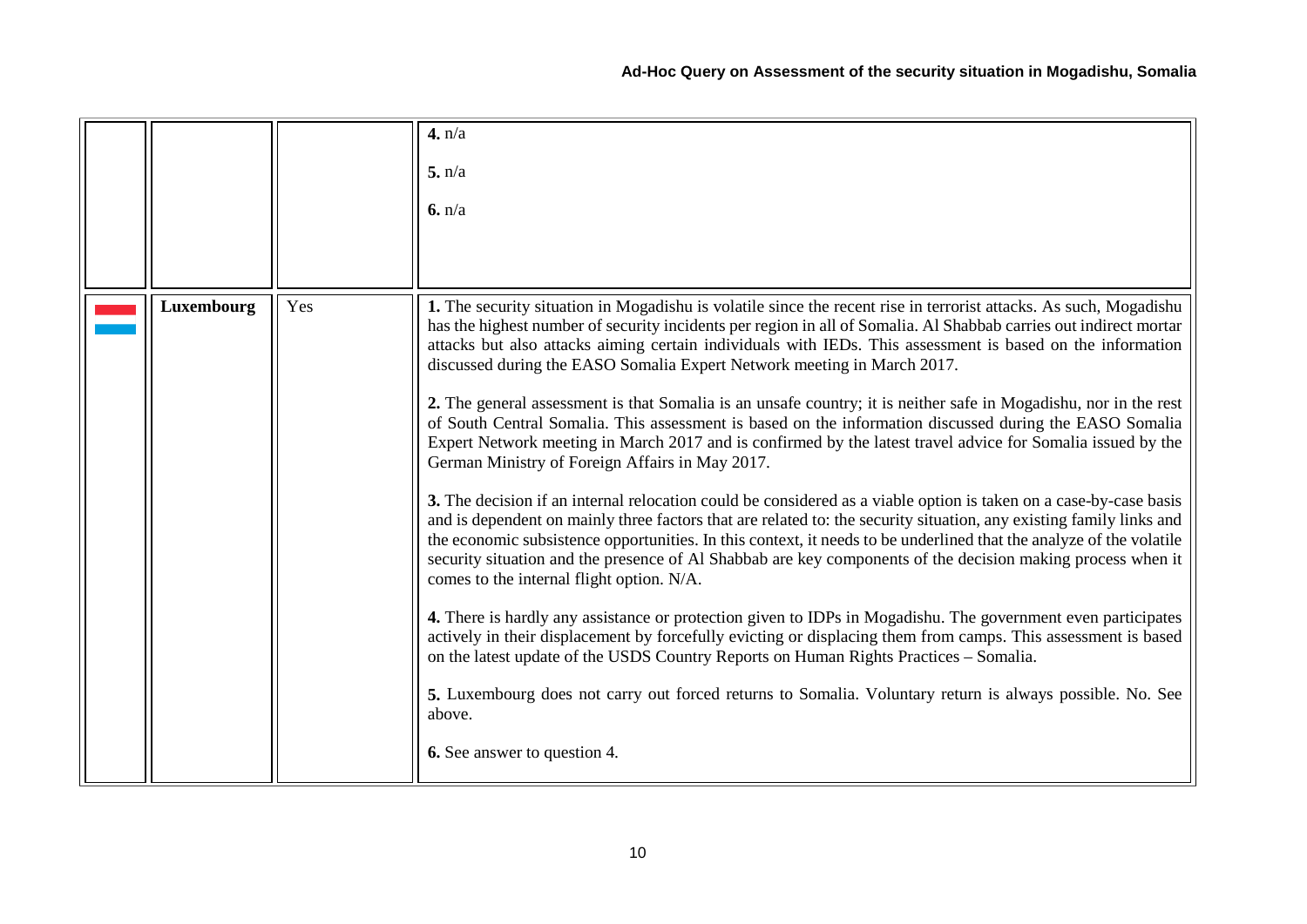<span id="page-10-2"></span><span id="page-10-1"></span><span id="page-10-0"></span>

| <b>Malta</b>       | Yes            | 1. The Office of the Refugee Commissioner, while acknowledging the fact that the security situation in<br>Mogadishu has improved in the past few years (especially given the presence of AMISOM and SNAF), and<br>that it is highly unlikely that at this point in time al-shabaab regain effective control of the city or parts of it,<br>still considers the security situation to be a volatile one with a considerably high number of attacks still being<br>carried out by al-shabaab on a regular basis.<br>2. The Office of the Refugee Commissioner does not currently consider that the security situation in Mogadishu<br>differs significantly from the security situation in the rest of South and Central Somalia. This assessment is<br>based on the fact that while al-shabaab is no longer in control of Mogadishu, it is still able to mount regular<br>attacks against both military and civilian targets.<br>3. No. Currently, the Office of the Refugee Commissioner is of the opinion that internal protection alternative<br>is not available in South-Central Somalia, including Mogadishu.<br>4. The Office of the Refugee Commissioner is of the opinion that the security situation in the IDP camps in<br>and around Mogadishu is worse when compared to other parts of the city which have a stronger presence of<br>AMISOM and SNAF forces. It should also be pointed out that a number of reports have highlighted the fact<br>that there have been forced evictions of IDPs in Mogadishu leading to IDPs being forced to relocate in areas<br>where they continue to suffer considerable human rights violations.<br>5. No. Currently, the Office of the Refugee Commissioner is of the opinion that internal protection alternative<br>is not available in South-Central Somalia, including Mogadishu and IDP camps in and around the city.<br>6. No. |
|--------------------|----------------|---------------------------------------------------------------------------------------------------------------------------------------------------------------------------------------------------------------------------------------------------------------------------------------------------------------------------------------------------------------------------------------------------------------------------------------------------------------------------------------------------------------------------------------------------------------------------------------------------------------------------------------------------------------------------------------------------------------------------------------------------------------------------------------------------------------------------------------------------------------------------------------------------------------------------------------------------------------------------------------------------------------------------------------------------------------------------------------------------------------------------------------------------------------------------------------------------------------------------------------------------------------------------------------------------------------------------------------------------------------------------------------------------------------------------------------------------------------------------------------------------------------------------------------------------------------------------------------------------------------------------------------------------------------------------------------------------------------------------------------------------------------------------------------------------------------------------------------------------------------------------------------|
| <b>Netherlands</b> | N <sub>o</sub> | This EMN NCP has provided a response to the requesting EMN NCP. However, they have requested that it is<br>not disseminated further.                                                                                                                                                                                                                                                                                                                                                                                                                                                                                                                                                                                                                                                                                                                                                                                                                                                                                                                                                                                                                                                                                                                                                                                                                                                                                                                                                                                                                                                                                                                                                                                                                                                                                                                                                  |
| Poland             | N <sub>o</sub> | This EMN NCP has provided a response to the requesting EMN NCP. However, they have requested that it is<br>not disseminated further.                                                                                                                                                                                                                                                                                                                                                                                                                                                                                                                                                                                                                                                                                                                                                                                                                                                                                                                                                                                                                                                                                                                                                                                                                                                                                                                                                                                                                                                                                                                                                                                                                                                                                                                                                  |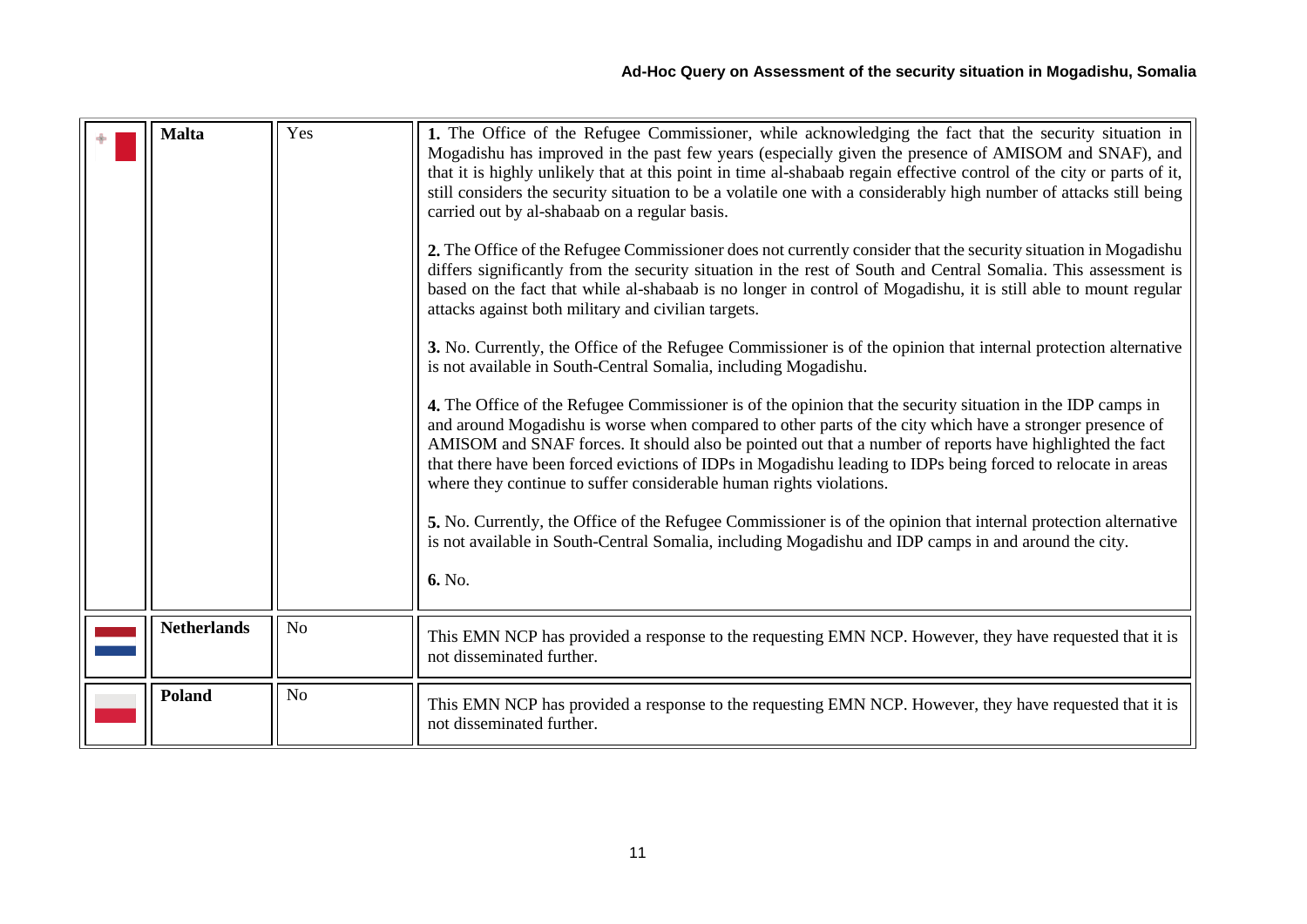<span id="page-11-0"></span>

| <b>Slovak</b><br><b>Republic</b> | Yes | 1. The Slovak Republic has not recorded any asylum seekers from Mogadishu in the past year. However, the<br>security situation is constantly being monitored and certain improvements have been recorded compared to<br>2015 and 2016. Currently, it is not possible to evaluate whether these improvements are permanent or just<br>temporary.<br>2. Recently, the security situation in Mogadishu has been different from the security situation in the Central and<br>Southern Somalia, especially with regard to the lower number of fights, attacks on civilians, general security<br>situation as well as needed infrastructure for the population.<br>3. No. The internal flight alternative has not been applied yet. It would not be possible for an applicant to<br>relocate within Somalia as the access to protection against persecution, safe and rightful departure and arrival<br>in the specific part of the country as well as settling down there cannot be guaranteed. When assessing a well-<br>founded fear of persecution or the access to internal protection, general circumstances, especially those during<br>relocation within Somalia as well as the possibility to settle in the above mentioned IDP camps, are not<br>favourable.<br>4. There is not enough information on the security situation in IDP camps in Mogadishu available.<br>5. No. Each case is considered separately, there has not been any special policy regarding returns to Somalia.<br>However, there have not been such cases recently. No. It is not possible to apply the same policy in all cases<br>e.g. a person expresses the willingness to return and cooperates, it is possible to return him/her.<br>6. No. |
|----------------------------------|-----|----------------------------------------------------------------------------------------------------------------------------------------------------------------------------------------------------------------------------------------------------------------------------------------------------------------------------------------------------------------------------------------------------------------------------------------------------------------------------------------------------------------------------------------------------------------------------------------------------------------------------------------------------------------------------------------------------------------------------------------------------------------------------------------------------------------------------------------------------------------------------------------------------------------------------------------------------------------------------------------------------------------------------------------------------------------------------------------------------------------------------------------------------------------------------------------------------------------------------------------------------------------------------------------------------------------------------------------------------------------------------------------------------------------------------------------------------------------------------------------------------------------------------------------------------------------------------------------------------------------------------------------------------------------------------------------------------------------------------|
| <b>Slovenia</b>                  | Yes | 1. So far we do have only 3 applications for international protection<br><b>2. NTR</b><br><b>3. NTR</b><br><b>4. NTR</b><br><b>5. NTR</b>                                                                                                                                                                                                                                                                                                                                                                                                                                                                                                                                                                                                                                                                                                                                                                                                                                                                                                                                                                                                                                                                                                                                                                                                                                                                                                                                                                                                                                                                                                                                                                                  |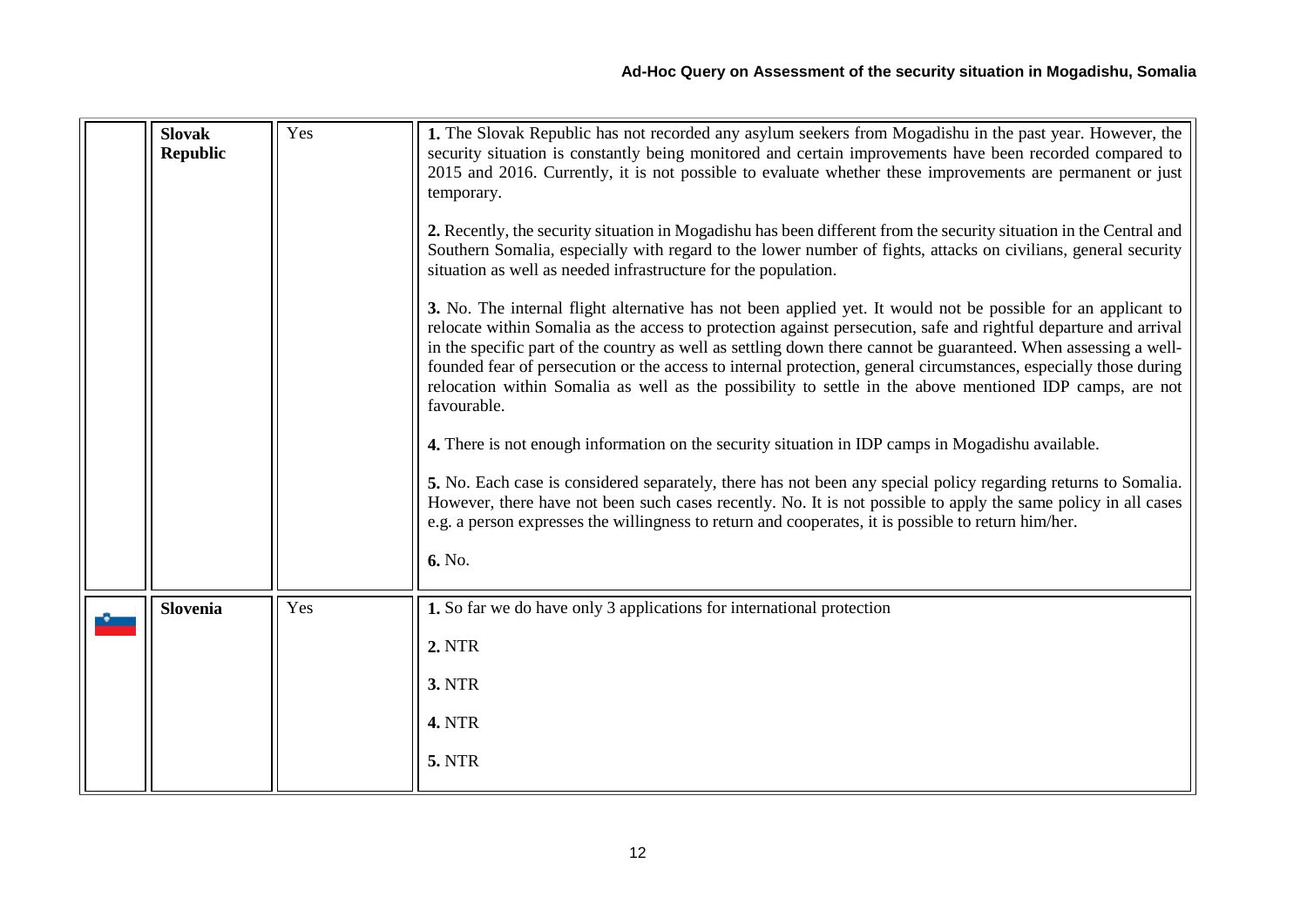<span id="page-12-0"></span>

|               |     | <b>6. NTR</b>                                                                                                                                                                                                                                                                                                                                                                                                                                                                                                                                                                                                                                                                                                                                                                                                                                                                                                                                                                                                                                                                                                                                                                                                                                                                                                                                                                                                                                                                                                                                                                                                                                                                                                                                                               |
|---------------|-----|-----------------------------------------------------------------------------------------------------------------------------------------------------------------------------------------------------------------------------------------------------------------------------------------------------------------------------------------------------------------------------------------------------------------------------------------------------------------------------------------------------------------------------------------------------------------------------------------------------------------------------------------------------------------------------------------------------------------------------------------------------------------------------------------------------------------------------------------------------------------------------------------------------------------------------------------------------------------------------------------------------------------------------------------------------------------------------------------------------------------------------------------------------------------------------------------------------------------------------------------------------------------------------------------------------------------------------------------------------------------------------------------------------------------------------------------------------------------------------------------------------------------------------------------------------------------------------------------------------------------------------------------------------------------------------------------------------------------------------------------------------------------------------|
| <b>Spain</b>  | Yes | 1. Asylum seekers whose Somali nationality can be confirmed in the course of interviews (conducted in their<br>language and raising questions related to their country of origin) and who are originary from central and<br>southern Somalia, including the capital, are granted subsidiary protection in accordance with article 15 c of the<br>Qualification Directive. International protection is granted if it can be proved that the applicant suffered<br>persecution. It is interesting to note that Spain has no cases of applicants claiming to be originating or residing<br>in Somaliland or Puntland, the northern part of the country, in which case if they not claim to be persecuted<br>they could be returned to their place of residence since these territories are pro-government zones and there is<br>no presence of the Al Shabab group.<br>2. Spain does not make any distinction between the origin of the asylum seekers, they cases are considered in<br>the same way irrespective of whether they are from Mogadishu or the rest of areas of the country (central or<br>southern Somalia.)<br>3. No. Spain does not refer asylum seekers to seek internal relocation in Mogadishu. The majority of applicants<br>is originary from territories occupied by the radical jihadist group or areas of territorial control conflict between<br>this jihadist group and the government.<br>4. Since no return applies, no specific security information is available.<br>5. There are no cases of rejected asylum seekers returned to Mogadishu. No changes in such policy are<br>considered to date, given the current security situation in Somalia and the changing control circumstances<br>between governmental forces and the Al Shabab group. |
|               |     | 6. No.                                                                                                                                                                                                                                                                                                                                                                                                                                                                                                                                                                                                                                                                                                                                                                                                                                                                                                                                                                                                                                                                                                                                                                                                                                                                                                                                                                                                                                                                                                                                                                                                                                                                                                                                                                      |
| <b>Sweden</b> | Yes | 1. The situation in Mogadishu is assesed as covered by article 15c in the Qualification Directive (2011/95/EU)<br>but an individual assessment of the applicants exposure must be done.<br>2. No. The security situation is considered as serious in the whole of South and Central Somalia including                                                                                                                                                                                                                                                                                                                                                                                                                                                                                                                                                                                                                                                                                                                                                                                                                                                                                                                                                                                                                                                                                                                                                                                                                                                                                                                                                                                                                                                                       |
|               |     | Mogadishu where Al Shabaab is carrying out attacks.                                                                                                                                                                                                                                                                                                                                                                                                                                                                                                                                                                                                                                                                                                                                                                                                                                                                                                                                                                                                                                                                                                                                                                                                                                                                                                                                                                                                                                                                                                                                                                                                                                                                                                                         |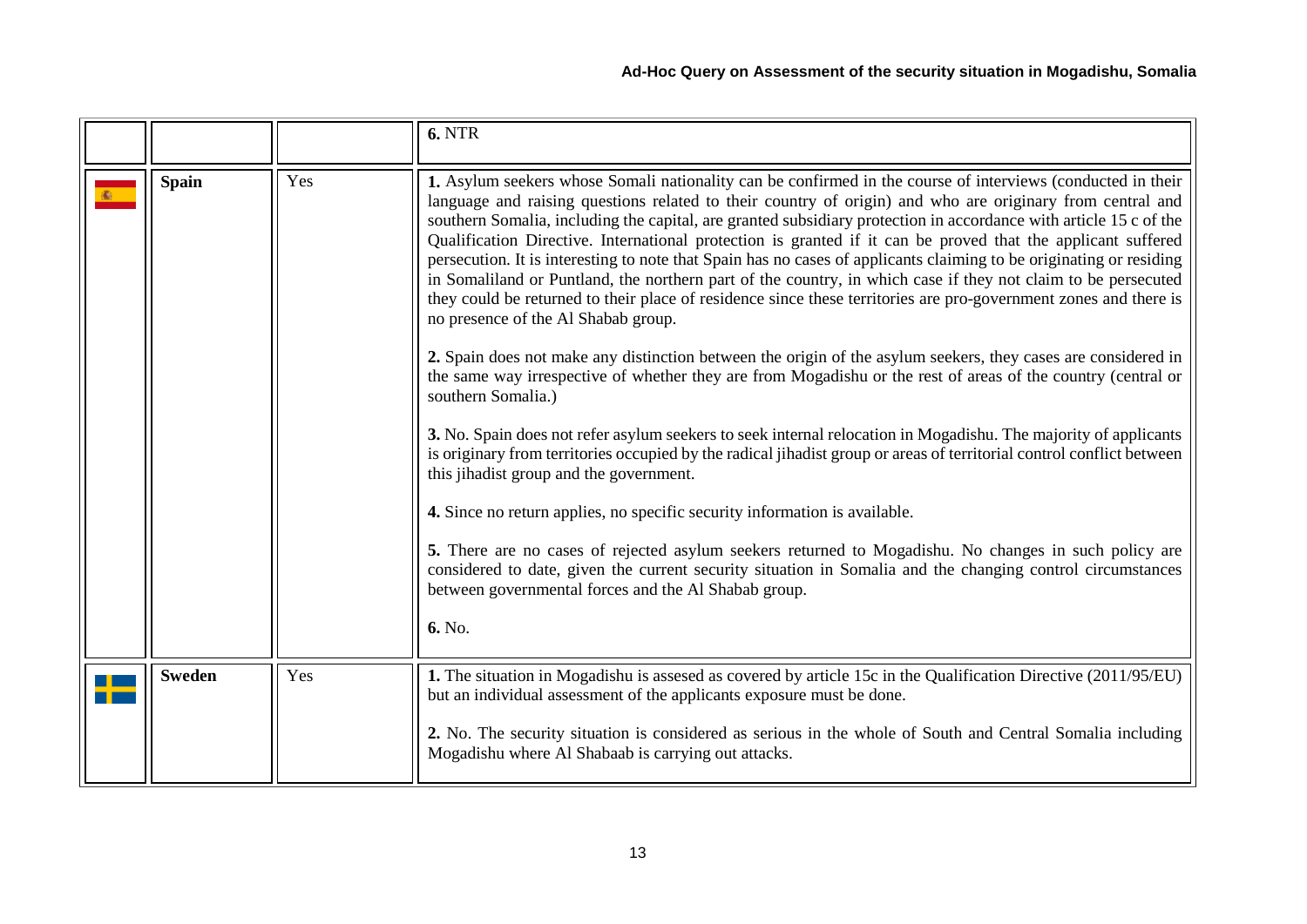<span id="page-13-1"></span><span id="page-13-0"></span>

|                               |                                 |     | 3. Yes. For persons who have their clan or other network there and who have access to protection. This is not<br>valid for minority groups, women without a male network, unaccompanied minors or those who risk<br>becomming internal refugees. The person must also be able to work.<br>4. An internal relocation alternative is not considered to be reasonable if the person is forced to live in a refugee<br>camp and there is therefore no reason to do any particular evaluation of the security situation in the internal<br>refugee camps located in and around Mogadishu.<br>5. No. Changing this policy in not under consideration since it is the Swedish Migration Agency having the<br>burden of proof that there is an internal relocation alternative that is both relevant and reasonable.<br>6. No |
|-------------------------------|---------------------------------|-----|-----------------------------------------------------------------------------------------------------------------------------------------------------------------------------------------------------------------------------------------------------------------------------------------------------------------------------------------------------------------------------------------------------------------------------------------------------------------------------------------------------------------------------------------------------------------------------------------------------------------------------------------------------------------------------------------------------------------------------------------------------------------------------------------------------------------------|
| ٠                             | <b>Switzerland</b>              | Yes | 1. The security situation in Mogadishu is still precarious. During daytime, there is a superficial control by the<br>AMISOM, but attacks by Al-Shabaab have become more frequent again since early May. In this situation of<br>general nervousness, a minister was killed by mistake by bodyguards.<br>2. The security situation in the rest of South and Central Somalia requires geographical differentiation. In<br>garrison towns held by the Amisom, the situation may be comparable with Mogadishu, though the Amisom<br>control is usually even more precarious and ends at the outskirts.<br>3. N/A<br>4. The security situation in IDP camps is precarious. Especially women and children are easy targets for human<br>rights violations.<br>5. NO<br>6. No                                                |
| ↘∠<br>$\overline{\mathbb{Z}}$ | <b>United</b><br><b>Kingdom</b> | Yes | 1. We assess that there is no Article $15(c)$ risk or that ordinary civilians would not require protection under<br>Article 3 of the ECHR.                                                                                                                                                                                                                                                                                                                                                                                                                                                                                                                                                                                                                                                                            |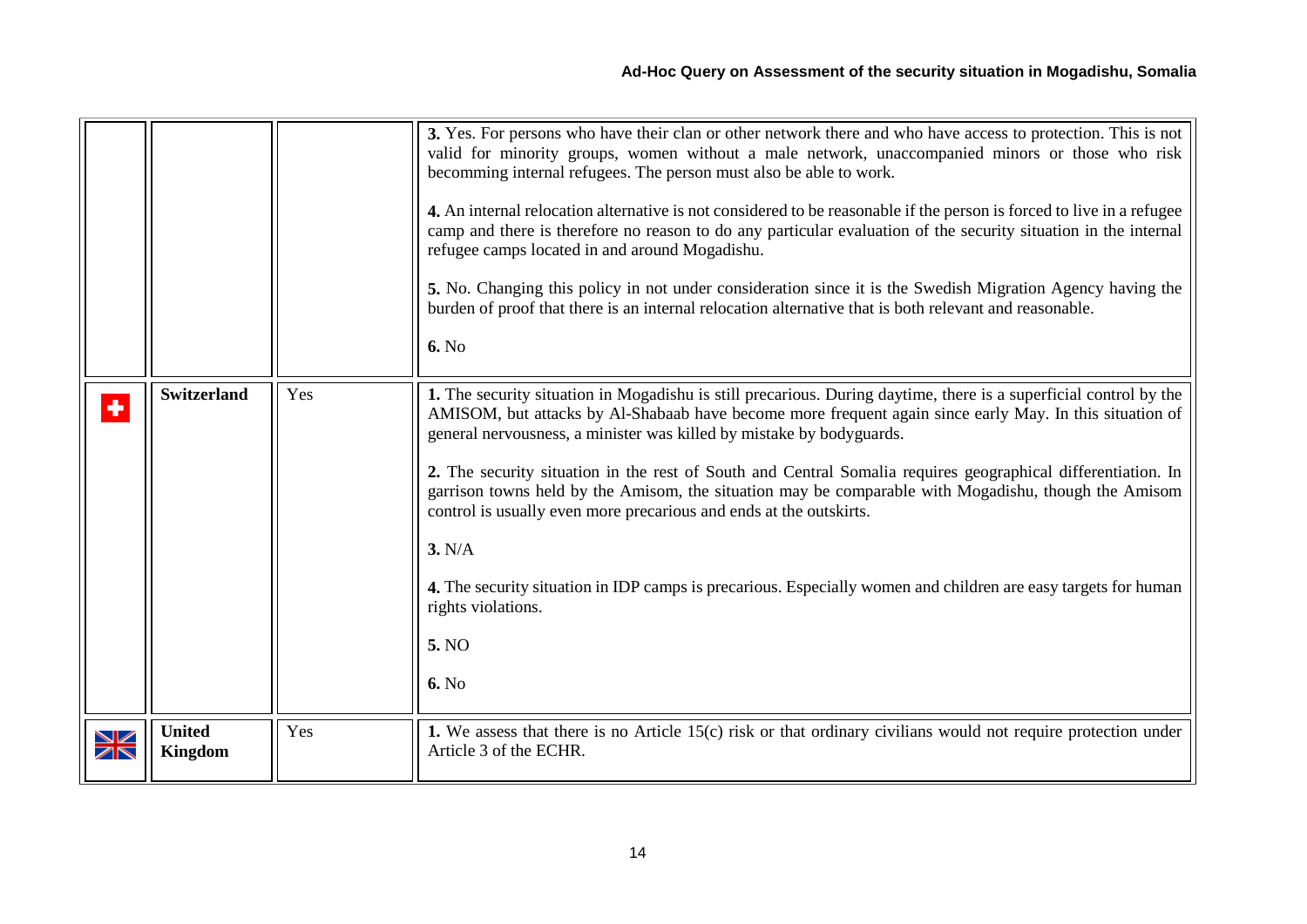|               |     | 2. No. We consider that the general conditions in South and Central Somalia are similar, but particular factors<br>relevant to a person's individual circumstances might place them at risk on return. Some people, for example,<br>would be a risk in areas under the control of Al Shabaab.<br>3. Yes. Any failed asylum seeker returning to Somalia, who may have previously lived elsewhere in Somalia,<br>should (each person's individual circumstances allowing) be able to relocate to Mogadishu provided they have<br>clan or family support or remittances from abroad or have a likelihood of securing employment.<br>4. We assess that minority group members who become IDPs and have no choice but to live in an IDP camp<br>(i.e. without the support mentioned above) may be at risk on the basis of their social group or ethnic origin.<br>Some established, settled, camps are dominated by minority groups and the situation may be better. Each case<br>would be decided on its own facts. Other returnees, if they should find themselves in an IDP camp, are likely<br>to have clan support within the camp.<br>5. Decision makers would have to take account that the Upper Tribunal in the case of MOJ $\&$ Ors (Return to<br>Mogadishu) Somalia CG [2014] UKUT 00442 (IAC) (paragraph 425) found that a person from a minority clan<br>with no links to Mogadishu, no access to funds and no other form of clan, family or social support, is at 'a real<br>risk of having no alternative but to live in makeshift accommodation within an IDP camp where there is a real<br>possibility of having to live in conditions that will fall below acceptable humanitarian standards'.<br>6. No |
|---------------|-----|----------------------------------------------------------------------------------------------------------------------------------------------------------------------------------------------------------------------------------------------------------------------------------------------------------------------------------------------------------------------------------------------------------------------------------------------------------------------------------------------------------------------------------------------------------------------------------------------------------------------------------------------------------------------------------------------------------------------------------------------------------------------------------------------------------------------------------------------------------------------------------------------------------------------------------------------------------------------------------------------------------------------------------------------------------------------------------------------------------------------------------------------------------------------------------------------------------------------------------------------------------------------------------------------------------------------------------------------------------------------------------------------------------------------------------------------------------------------------------------------------------------------------------------------------------------------------------------------------------------------------------------------------------------------------------------------------------------------|
|               |     |                                                                                                                                                                                                                                                                                                                                                                                                                                                                                                                                                                                                                                                                                                                                                                                                                                                                                                                                                                                                                                                                                                                                                                                                                                                                                                                                                                                                                                                                                                                                                                                                                                                                                                                      |
| <b>Norway</b> | Yes | 1. The Norwegian Directorate of Immigration (UDI) recognizes that the security situation in Somalia is<br>problematic. However, the UDI assessment is that the security situation in Mogadishu is not of such a nature<br>that every Somali person from Mogadishu should be granted a protection status in accordance with Section 28<br>of the Immigration Act merely because of the general security situation in the country. An asylum applicant<br>will be granted a protection status (refugee status or subsidiary protection) if there is a risk of persecution or<br>serious harm due to individual circumstances or characteristics (for example a risk profile).<br>2. Yes. Unlike the situation in Mogadishu, there are few possibilities to obtain reliable information about power<br>relations in Southern and Central parts of Somalia. However it is clear from the information provided from COI<br>that there is an ongoing power struggle in Southern Somalia, mainly between the Somali authorities, supported<br>by the military forces from the African Union (AMISOM). and Harakat al-Shabaab al-Mujahideen (al-                                                                                                                                                                                                                                                                                                                                                                                                                                                                                                                                                                             |